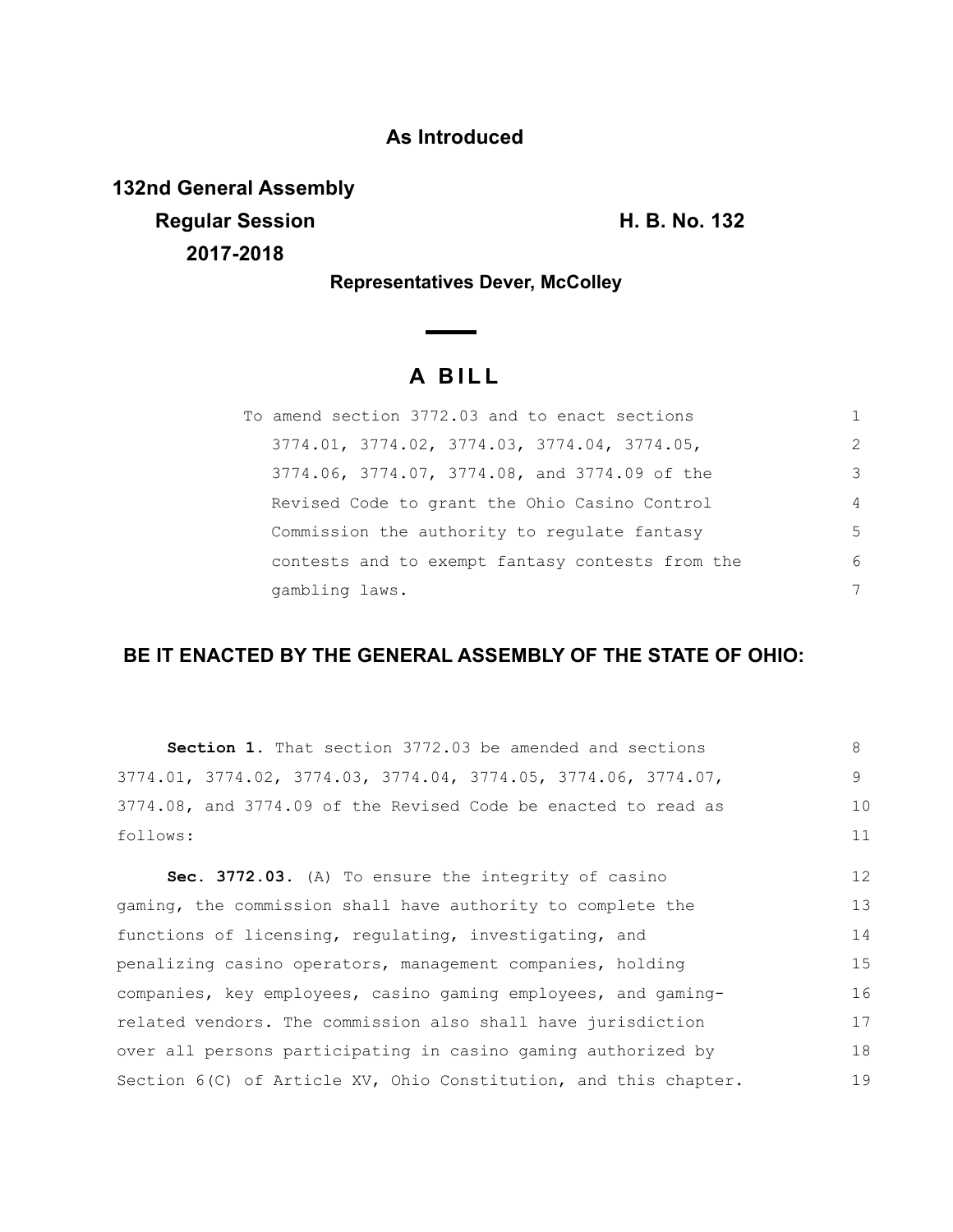#### **H. B. No. 132 Page 2 As Introduced**

(B) All rules adopted by the commission under this chapter shall be adopted under procedures established in Chapter 119. of the Revised Code. The commission may contract for the services of experts and consultants to assist the commission in carrying out its duties under this section. (C) The commission shall adopt rules as are necessary for completing the functions stated in division (A) of this section and for addressing the subjects enumerated in division (D) of this section. (D) The commission shall adopt, and as advisable and necessary shall amend or repeal, rules that include all of the following: (1) The prevention of practices detrimental to the public interest; (2) Prescribing the method of applying, and the form of application, that an applicant for a license under this chapter must follow as otherwise described in this chapter; (3) Prescribing the information to be furnished by an applicant or licensee as described in section 3772.11 of the Revised Code; (4) Describing the certification standards and duties of an independent testing laboratory certified under section 3772.31 of the Revised Code and the relationship between the commission, the laboratory, the gaming-related vendor, and the casino operator; (5) The minimum amount of insurance that must be 20 21 22 23 24 25 26 27 28 29 30 31 32 33 34 35 36 37 38 39 40 41 42 43 44 45

maintained by a casino operator, management company, holding company, or gaming-related vendor; 46 47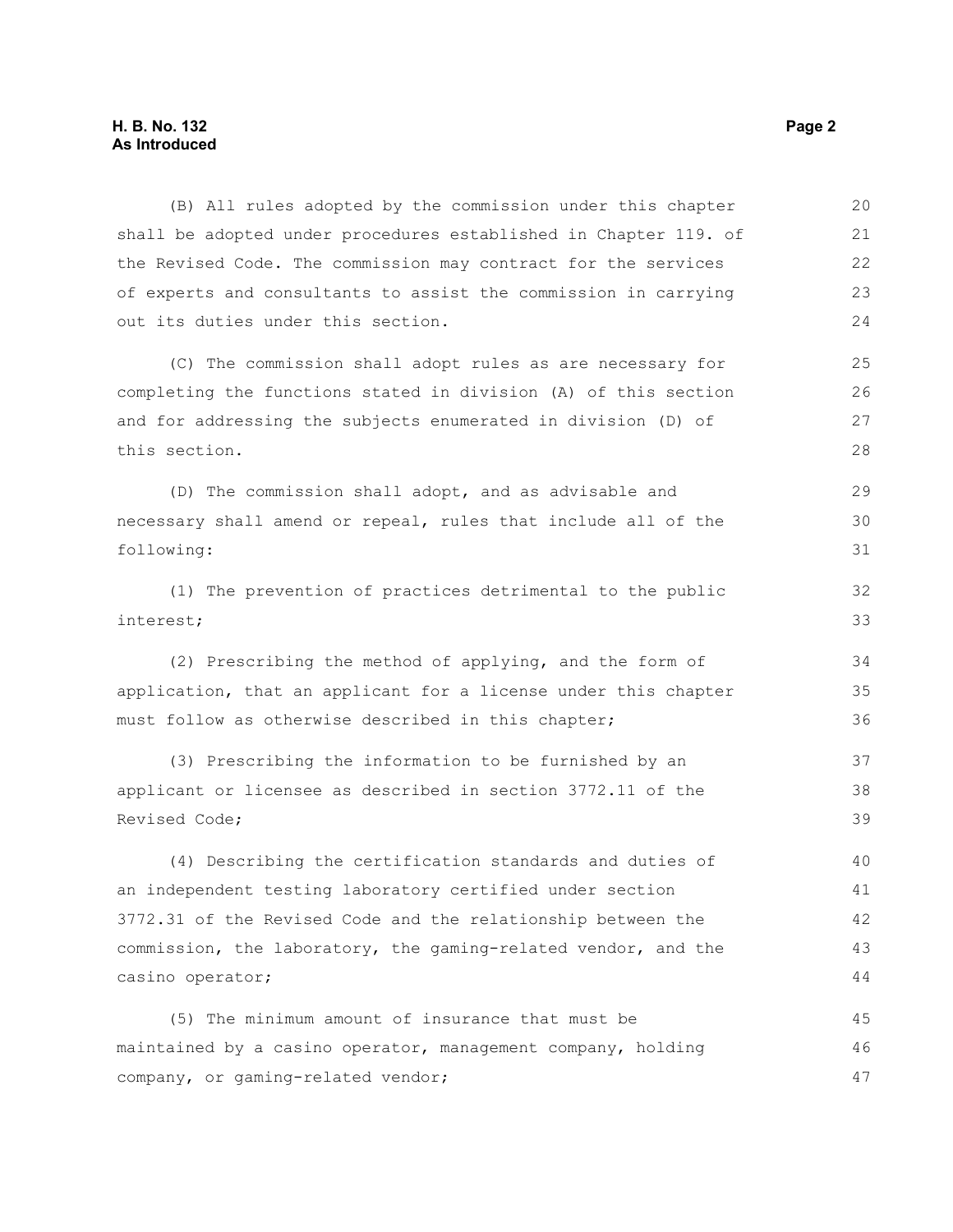### **H. B. No. 132 Page 3 As Introduced**

| (6) The approval process for a significant change in             | 48 |
|------------------------------------------------------------------|----|
| ownership or transfer of control of a licensee as provided in    | 49 |
| section 3772.091 of the Revised Code;                            | 50 |
| (7) The design of gaming supplies, devices, and equipment        | 51 |
| to be distributed by gaming-related vendors;                     | 52 |
| (8) Identifying the casino gaming that is permitted,             | 53 |
| identifying the gaming supplies, devices, and equipment, that    | 54 |
| are permitted, defining the area in which the permitted casino   | 55 |
| gaming may be conducted, and specifying the method of operation  | 56 |
| according to which the permitted casino gaming is to be          | 57 |
| conducted as provided in section 3772.20 of the Revised Code,    | 58 |
| and requiring gaming devices and equipment to meet the standards | 59 |
| of this state;                                                   | 60 |
| (9) Tournament play in any casino facility;                      | 61 |
| (10) Establishing and implementing a voluntary exclusion         | 62 |
| program that provides all of the following:                      | 63 |
| (a) Except as provided by commission rule, a person who          | 64 |
| participates in the program shall agree to refrain from entering | 65 |
| a casino facility.                                               | 66 |
| (b) The name of a person participating in the program            | 67 |
| shall be included on a list of persons excluded from all casino  | 68 |
| facilities.                                                      | 69 |
| (c) Except as provided by commission rule, no person who         | 70 |
| participates in the program shall petition the commission for    | 71 |
| admittance into a casino facility.                               | 72 |
| (d) The list of persons participating in the program and         | 73 |
| the personal information of those persons shall be confidential  | 74 |
| and shall only be disseminated by the commission to a casino     | 75 |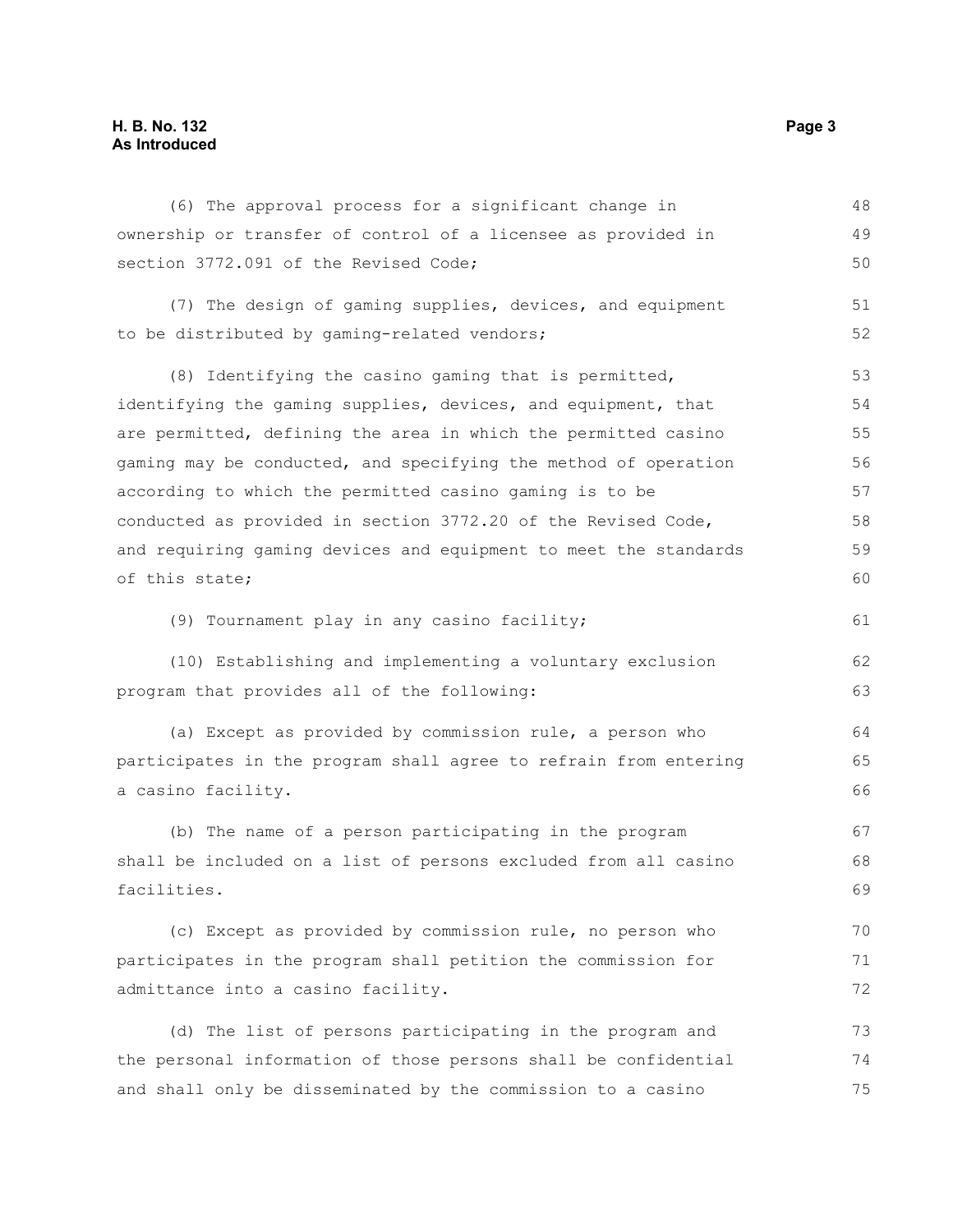operator and the agents and employees of the casino operator for purposes of enforcement and to other entities, upon request of the participant and agreement by the commission. 76 77 78

(e) A casino operator shall make all reasonable attempts as determined by the commission to cease all direct marketing efforts to a person participating in the program. 79 80 81

(f) A casino operator shall not cash the check of a person participating in the program or extend credit to the person in any manner. However, the program shall not exclude a casino operator from seeking the payment of a debt accrued by a person before participating in the program. 82 83 84 85 86

(g) Any and all locations at which a person may register as a participant in the program shall be published. 87 88

(11) Requiring the commission to adopt standards regarding the marketing materials of a licensed casino operator, including allowing the commission to prohibit marketing materials that are contrary to the adopted standards; 89 90 91 92

(12) Requiring that the records, including financial statements, of any casino operator, management company, holding company, and gaming-related vendor be maintained in the manner prescribed by the commission and made available for inspection upon demand by the commission, but shall be subject to section 3772.16 of the Revised Code; 93 94 95 96 97 98

(13) Permitting a licensed casino operator, management company, key employee, or casino gaming employee to question a person suspected of violating this chapter; 99 100 101

(14) The chips, tokens, tickets, electronic cards, or similar objects that may be purchased by means of an agreement under which credit is extended to a wagerer by a casino 102 103 104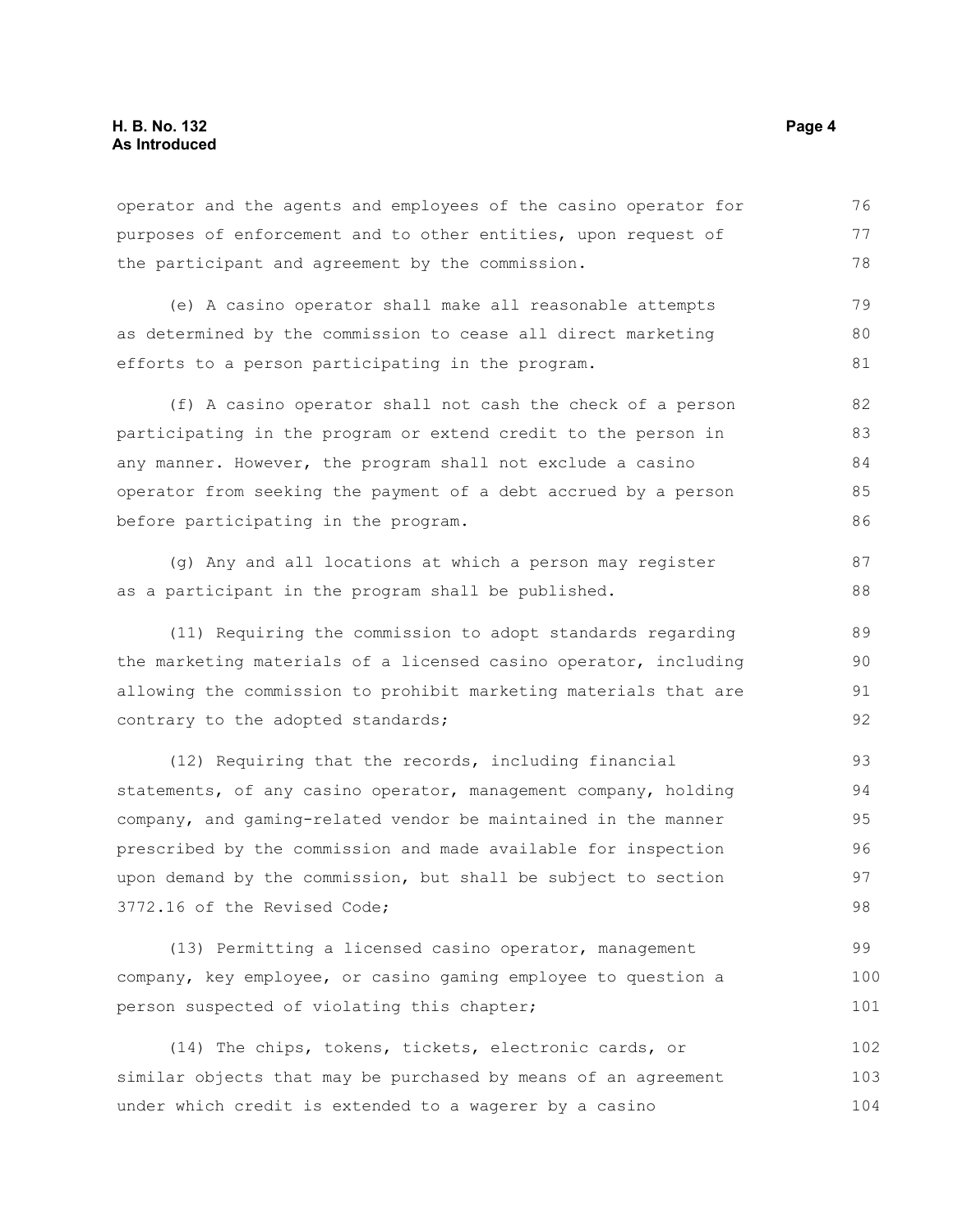105

#### operator;

(15) Establishing standards for provisional key employee licenses for a person who is required to be licensed as a key employee and is in exigent circumstances and standards for provisional licenses for casino gaming employees who submit complete applications and are compliant under an instant background check. A provisional license shall be valid not longer than three months. A provisional license may be renewed one time, at the commission's discretion, for an additional three months. In establishing standards with regard to instant background checks the commission shall take notice of criminal records checks as they are conducted under section 311.41 of the Revised Code using electronic fingerprint reading devices. 106 107 108 109 110 111 112 113 114 115 116 117

(16) Establishing approval procedures for third-party engineering or accounting firms, as described in section 3772.09 of the Revised Code; 118 119 120

(17) Prescribing the manner in which winnings, compensation from casino gaming, and gross revenue must be computed and reported by a licensee as described in Chapter 5753. of the Revised Code; 121 122 123 124

(18) Prescribing conditions under which a licensee's license may be suspended or revoked as described in section 3772.04 of the Revised Code; 125 126 127

(19) Prescribing the manner and procedure of all hearings to be conducted by the commission or by any hearing examiner; 128 129

(20) Prescribing technical standards and requirements that are to be met by security and surveillance equipment that is used at and standards and requirements to be met by personnel who are employed at casino facilities, and standards and 130 131 132 133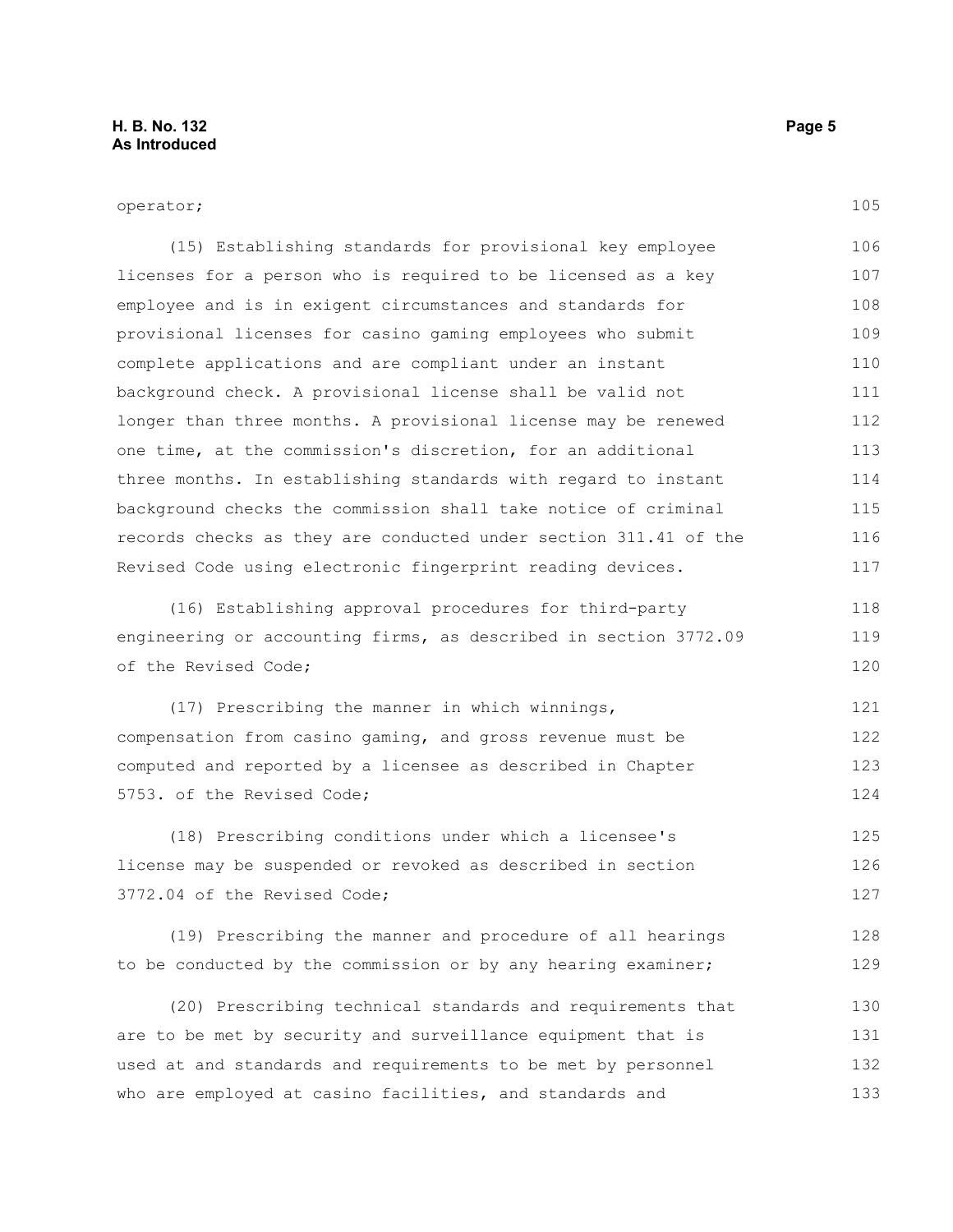requirements for the provision of security at and surveillance of casino facilities; (21) Prescribing requirements for a casino operator to provide unarmed security services at a casino facility by licensed casino employees, and the training that shall be completed by these employees; (22) Prescribing standards according to which casino operators shall keep accounts and standards according to which casino accounts shall be audited, and establish means of assisting the tax commissioner in levying and collecting the gross casino revenue tax levied under section 5753.02 of the Revised Code; (23) Defining penalties for violation of commission rules and a process for imposing such penalties subject to the review of the joint committee on gaming and wagering; (24) Establishing standards for decertifying contractors that violate statutes or rules of this state or the federal government; (25) Establishing standards for the repair of casino gaming equipment; (26) Establishing procedures to ensure that casino operators, management companies, and holding companies are compliant with the compulsive and problem gambling plan submitted under section 3772.18 of the Revised Code; (27) Prescribing, for institutional investors in or holding companies of a casino operator, management company, holding company, or gaming-related vendor that fall below the threshold needed to be considered an institutional investor or a holding company, standards regarding what any employees, 134 135 136 137 138 139 140 141 142 143 144 145 146 147 148 149 150 151 152 153 154 155 156 157 158 159 160 161 162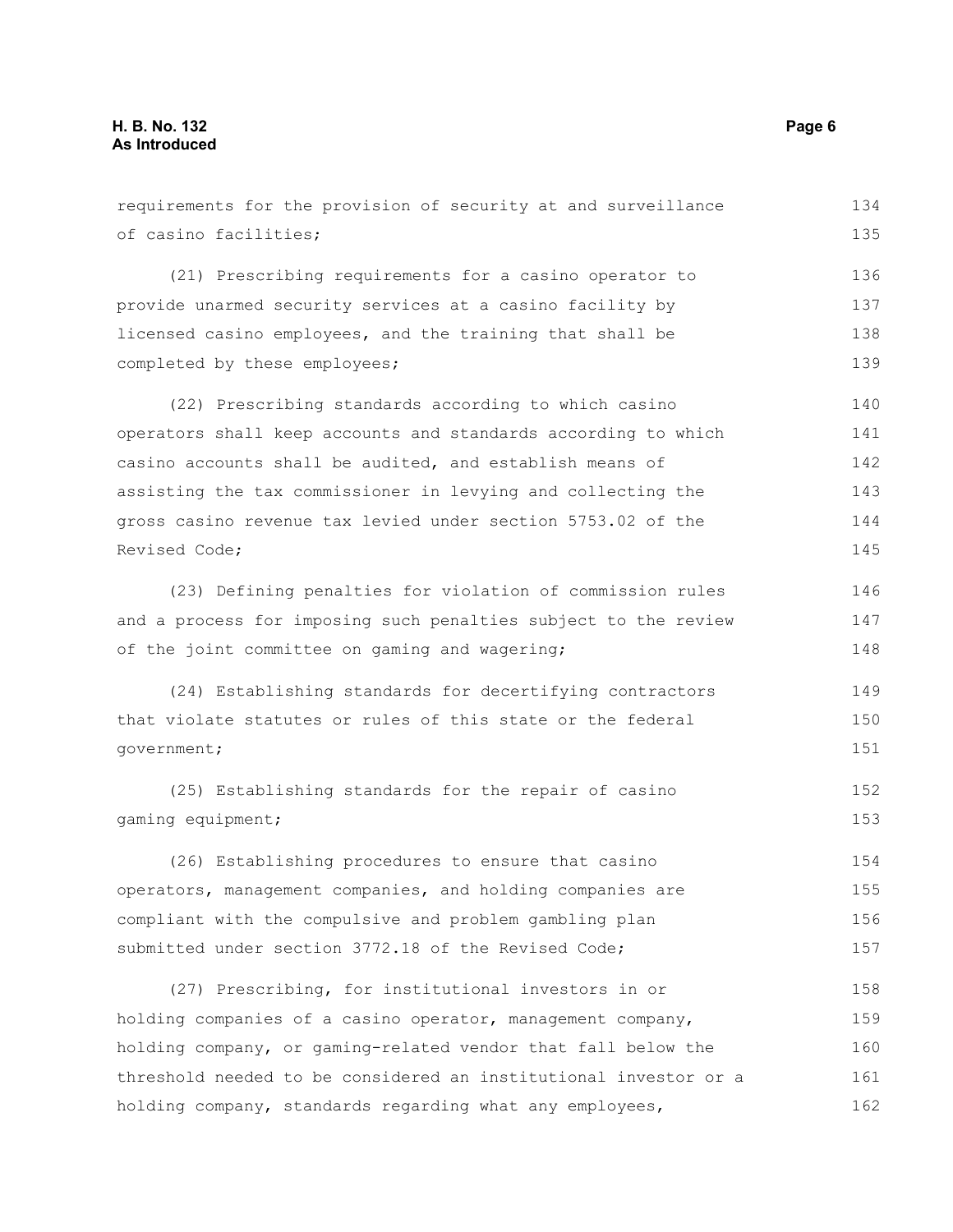#### **H. B. No. 132 Page 7 As Introduced**

members, or owners of those investors or holding companies may do and shall not do in relation to casino facilities and casino gaming in this state, which standards shall rationally relate to the need to proscribe conduct that is inconsistent with passive institutional investment status; 163 164 165 166 167

(28) Providing for any other thing necessary and proper for successful and efficient regulation of casino gaming under this chapter.

(E) The commission shall employ and assign gaming agents as necessary to assist the commission in carrying out the duties of this chapter and Chapter 2915. of the Revised Code. In order to maintain employment as a gaming agent, the gaming agent shall successfully complete all continuing training programs required by the commission and shall not have been convicted of or pleaded guilty or no contest to a disqualifying offense as defined in section 3772.07 of the Revised Code. 171 172 173 174 175 176 177 178

(F) The commission, as a law enforcement agency, and its gaming agents, as law enforcement officers as defined in section 2901.01 of the Revised Code, shall have authority with regard to the detection and investigation of, the seizure of evidence allegedly relating to, and the apprehension and arrest of persons allegedly committing violations of this chapter or gambling offenses as defined in section 2915.01 of the Revised Code or violations of any other law of this state that may affect the integrity of casino gaming or the operation of skillbased amusement machines, and shall have access to casino facilities and skill-based amusement machine facilities to carry out the requirements of this chapter. 179 180 181 182 183 184 185 186 187 188 189 190

(G) The commission may eject or exclude or authorize the ejection or exclusion of and a gaming agent may eject a person 191 192

168 169 170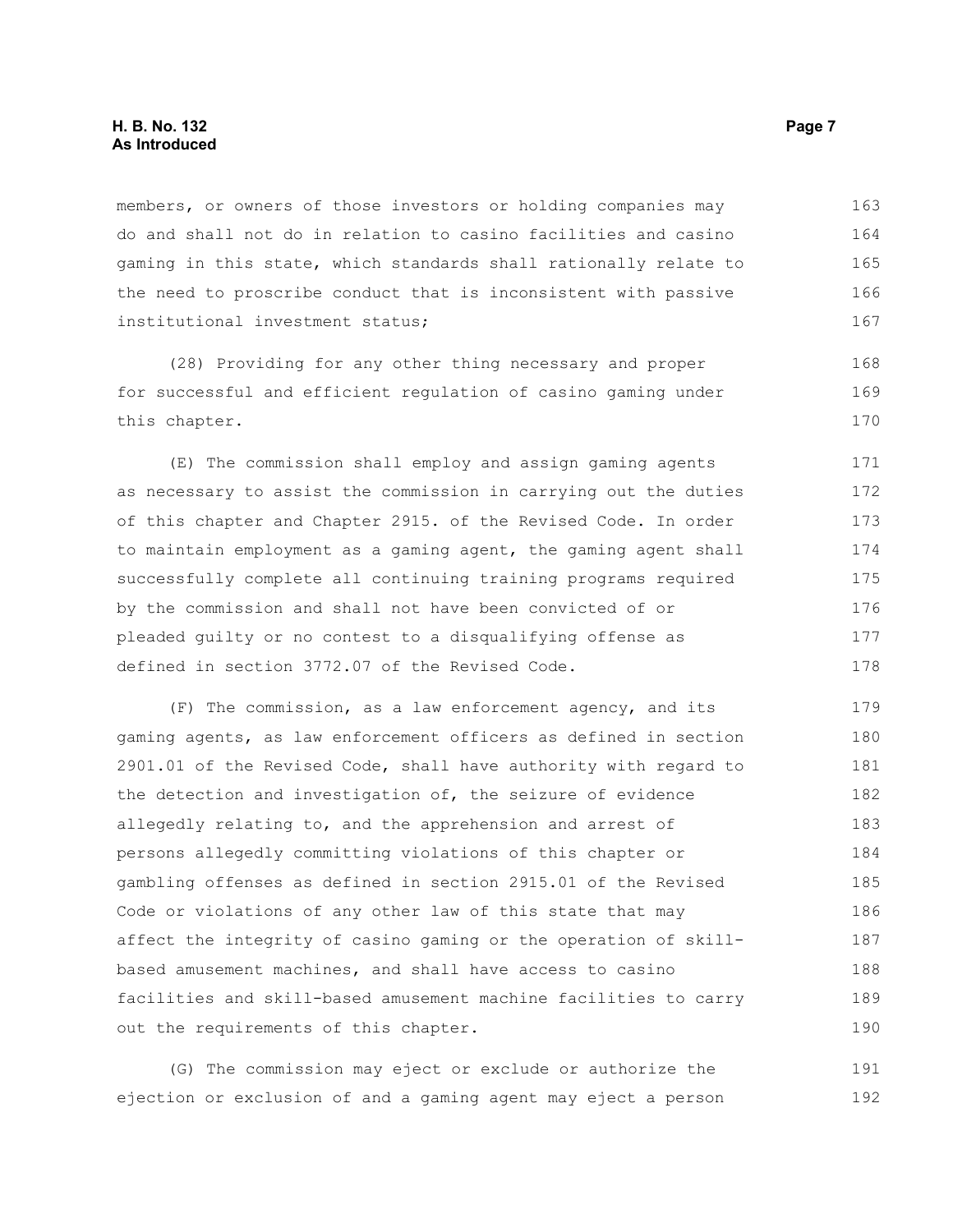| from a casino facility for any of the following reasons:                                                        | 193           |
|-----------------------------------------------------------------------------------------------------------------|---------------|
| (1) The person's name is on the list of persons                                                                 | 194           |
| voluntarily excluding themselves from all casinos in a program                                                  | 195           |
| established according to rules adopted by the commission;                                                       | 196           |
| (2) The person violates or conspires to violate this                                                            | 197           |
| chapter or a rule adopted thereunder; or                                                                        | 198           |
| (3) The commission determines that the person's conduct or                                                      | 199           |
| reputation is such that the person's presence within a casino                                                   | 200           |
| facility may call into question the honesty and integrity of the                                                | 201           |
| casino gaming operations or interfere with the orderly conduct                                                  | 202           |
| of the casino gaming operations.                                                                                | 203           |
| (H) A person, other than a person participating in a                                                            | 204           |
| voluntary exclusion program, may petition the commission for a                                                  | 205           |
| public hearing on the person's ejection or exclusion under this                                                 | 206           |
| chapter.                                                                                                        | 207           |
| (I) A casino operator or management company shall have the                                                      | 208           |
| same authority to eject or exclude a person from the management                                                 | 209           |
| company's casino facilities as authorized in division (G) of                                                    | 210           |
| this section. The licensee shall immediately notify the                                                         | 211           |
| commission of an ejection or exclusion.                                                                         | 212           |
| the contract of the contract of the contract of the contract of the contract of the contract of the contract of | $\sim$ $\sim$ |

(J) The commission shall submit a written annual report with the governor, president and minority leader of the senate, speaker and minority leader of the house of representatives, and joint committee on gaming and wagering before the first day of September each year. The annual report shall cover the previous fiscal year and shall include all of the following: 213 214 215 216 217 218

(1) A statement describing the receipts and disbursements of the commission; 219 220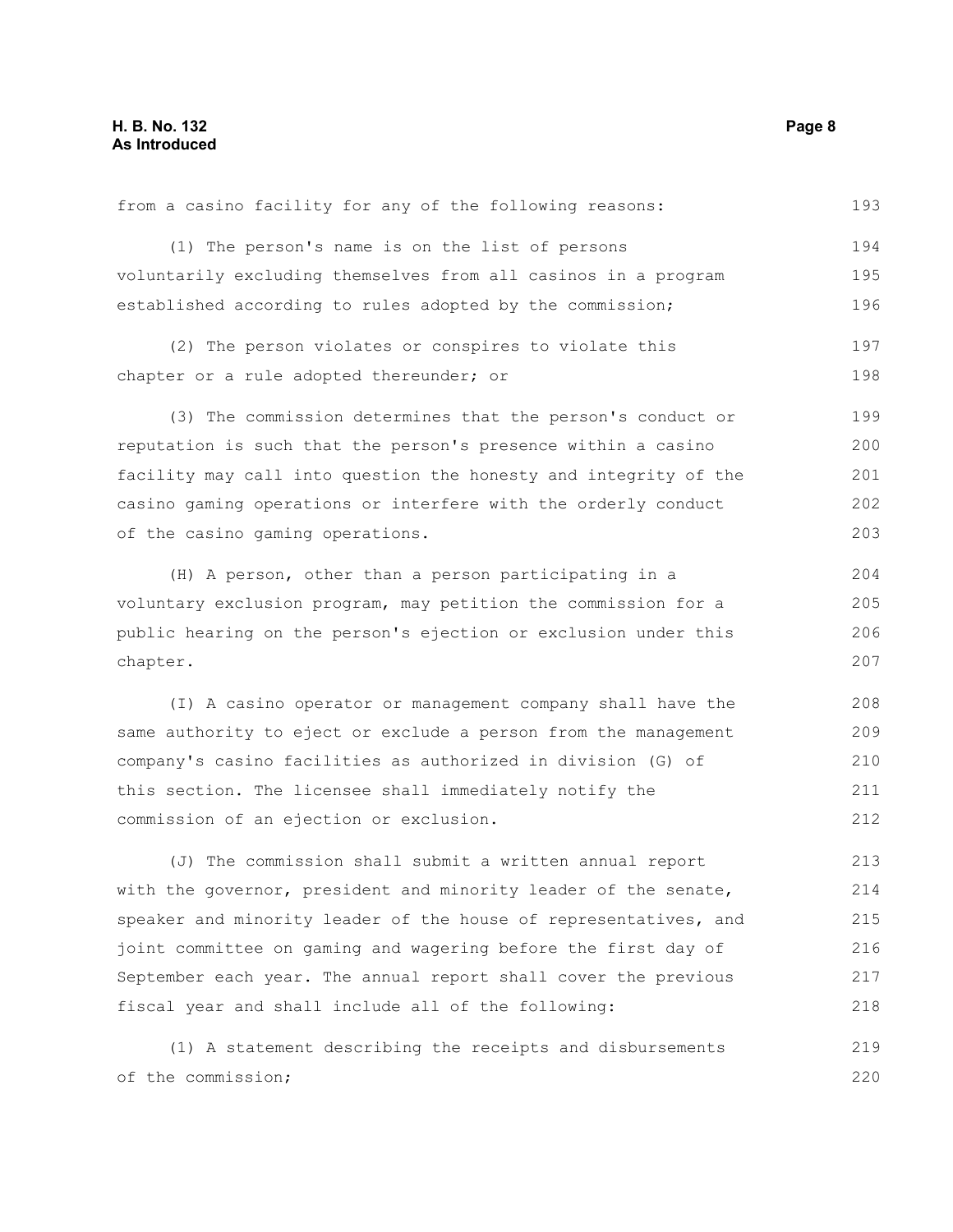including gross revenues and disbursements made under this chapter; (3) Actions taken by the commission; (4) An update on casino operators', management companies', and holding companies' compulsive and problem gambling plans and the voluntary exclusion program and list; (5) Information regarding prosecutions for conduct described in division (H) of section 3772.99 of the Revised Code, including, but not limited to, the total number of prosecutions commenced and the name of each person prosecuted; (6) Any additional information that the commission considers useful or that the governor, president or minority leader of the senate, speaker or minority leader of the house of representatives, or joint committee on gaming and wagering requests. (K) To ensure the integrity of skill-based amusement 222 223 224 225 226 227 228 229 230 231 232 233 234 235 236 237 238

(2) Relevant financial data regarding casino gaming,

machine operations, the commission shall have jurisdiction over all persons conducting or participating in the conduct of skillbased amusement machine operations authorized by this chapter and Chapter 2915. of the Revised Code, including the authority to complete the functions of licensing, regulating, investigating, and penalizing those persons in a manner that is consistent with the commission's authority to do the same with respect to casino gaming. To carry out this division, the commission may adopt rules under Chapter 119. of the Revised Code, including rules establishing fees and penalties related to the operation of skill-based amusement machines. 239 240 241 242 243 244 245 246 247 248

(L) To ensure the integrity of fantasy contests, the 249

221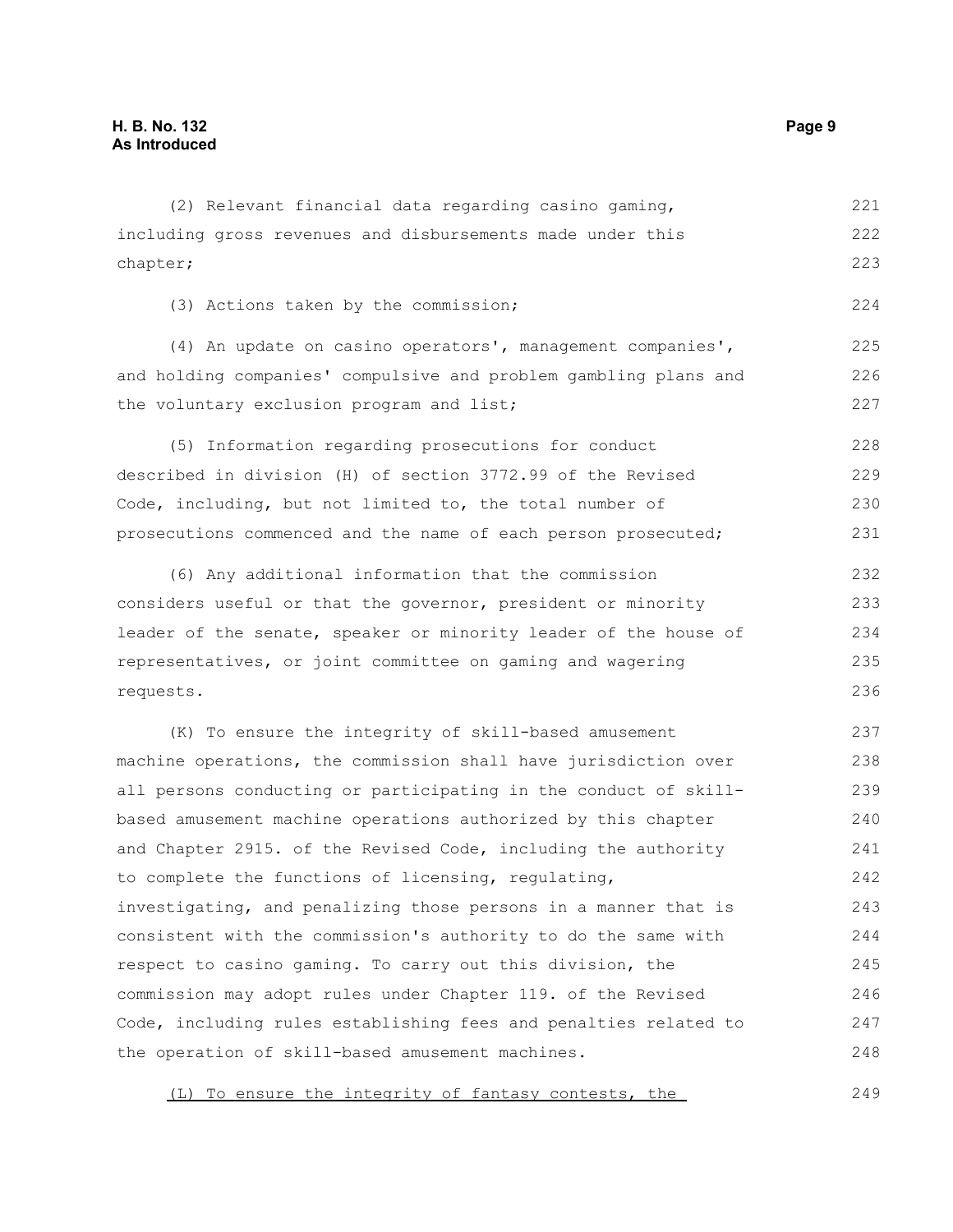| commission shall have jurisdiction over all fantasy contest          | 250 |
|----------------------------------------------------------------------|-----|
| operators, employees of fantasy contest operators, and fantasy       | 251 |
| contest players participating in a fantasy contest authorized by     | 252 |
| Chapter 3774. of the Revised Code. The commission shall have the     | 253 |
| authority to complete the functions of licensing, regulating,        | 254 |
| <u>investigating, and penalizing persons within the commission's</u> | 255 |
| jurisdiction in a manner that is consistent with the                 | 256 |
| commission's authority to do the same with respect to skill-         | 257 |
| based amusement machines. To carry out this division, the            | 258 |
| commission may adopt rules under Chapter 119. of the Revised         | 259 |
| Code, including rules establishing fees and penalties related to     | 260 |
| the operation of fantasy contests.                                   | 261 |
| Sec. 3774.01. As used in this chapter:                               | 262 |
| (A) "Commission" means the Ohio casino control commission.           | 263 |
| (B) "Entry fee" means cash or cash equivalent that a                 | 264 |
| fantasy contest operator requires to be paid by a fantasy            | 265 |
| <u>contest player to participate in a fantasy contest.</u>           | 266 |
| (C) "Fantasy contest" means a simulated game or contest              | 267 |
| with an entry fee that satisfies all of the following                | 268 |
| conditions:                                                          | 269 |
| (1) The value of all prizes and awards offered to winning            | 270 |
| fantasy contest players is established and made known to the         | 271 |
| players in advance of the contest.                                   | 272 |
| (2) All winning outcomes reflect the relative knowledge              | 273 |
| and skill of the fantasy contest players and are determined          | 274 |
| predominantly by accumulated statistical results of the              | 275 |
| performance of managing rosters of athletes whose performance        | 276 |
| directly corresponds with the actual performance of athletes in      | 277 |
| professional sports competitions.                                    | 278 |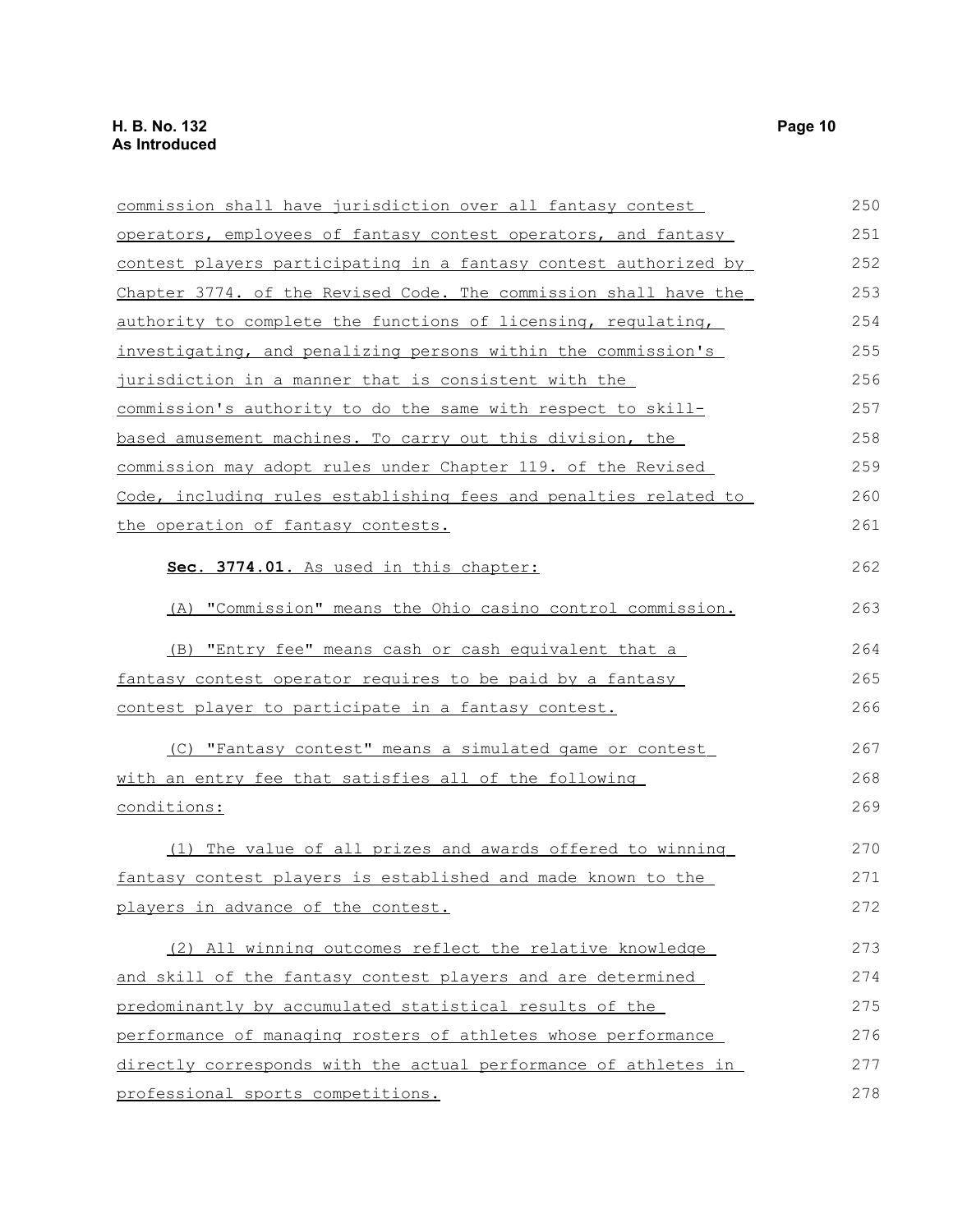| (3) Winning outcomes are not based on randomized or                | 279 |
|--------------------------------------------------------------------|-----|
| historical events, or on the score, point spread, or any           | 280 |
| performance of any single actual team or combination of teams or   | 281 |
| solely on any single performance of an individual athlete or       | 282 |
| player in any single actual event.                                 | 283 |
| (D) "Fantasy contest operator" means a person that offers          | 284 |
| fantasy contests with an entry fee for a prize or award to the     | 285 |
| <u>general public. Fantasy contest operator does not include a</u> | 286 |
| person that offers a pool not conducted for profit as defined      | 287 |
| under division (XX) of section 2915.01 of the Revised Code.        | 288 |
| (E) "Fantasy contest platform" means any digital or online         | 289 |
| method through which a fantasy contest operator provides access    | 290 |
| to a fantasy contest.                                              | 291 |
| (F) "Fantasy contest player" means a person who                    | 292 |
| participates in a fantasy contest offered by a fantasy contest     | 293 |
| operator.                                                          | 294 |
| (G) "Key employee" means a person, employed by a fantasy           | 295 |
| contest operator, who is responsible for ensuring, and has the     | 296 |
| authority necessary to ensure, that all requirements under this    | 297 |
| chapter and the rules adopted under this chapter and division      | 298 |
| (L) of section 3772.03 of the Revised Code are met.                | 299 |
| (H) "Material nonpublic information" means information             | 300 |
| related to the play of a fantasy contest by a fantasy contest      | 301 |
| player that is not readily available to the general public and     | 302 |
| is obtained as a result of a person's employment.                  | 303 |
| (I) "Script" means a list of commands that a fantasy-              | 304 |
| contest-related computer program can execute and that is created   | 305 |
| by a fantasy contest player, or by a third party for a fantasy     | 306 |
| contest player, to automate processes on a fantasy contest         | 307 |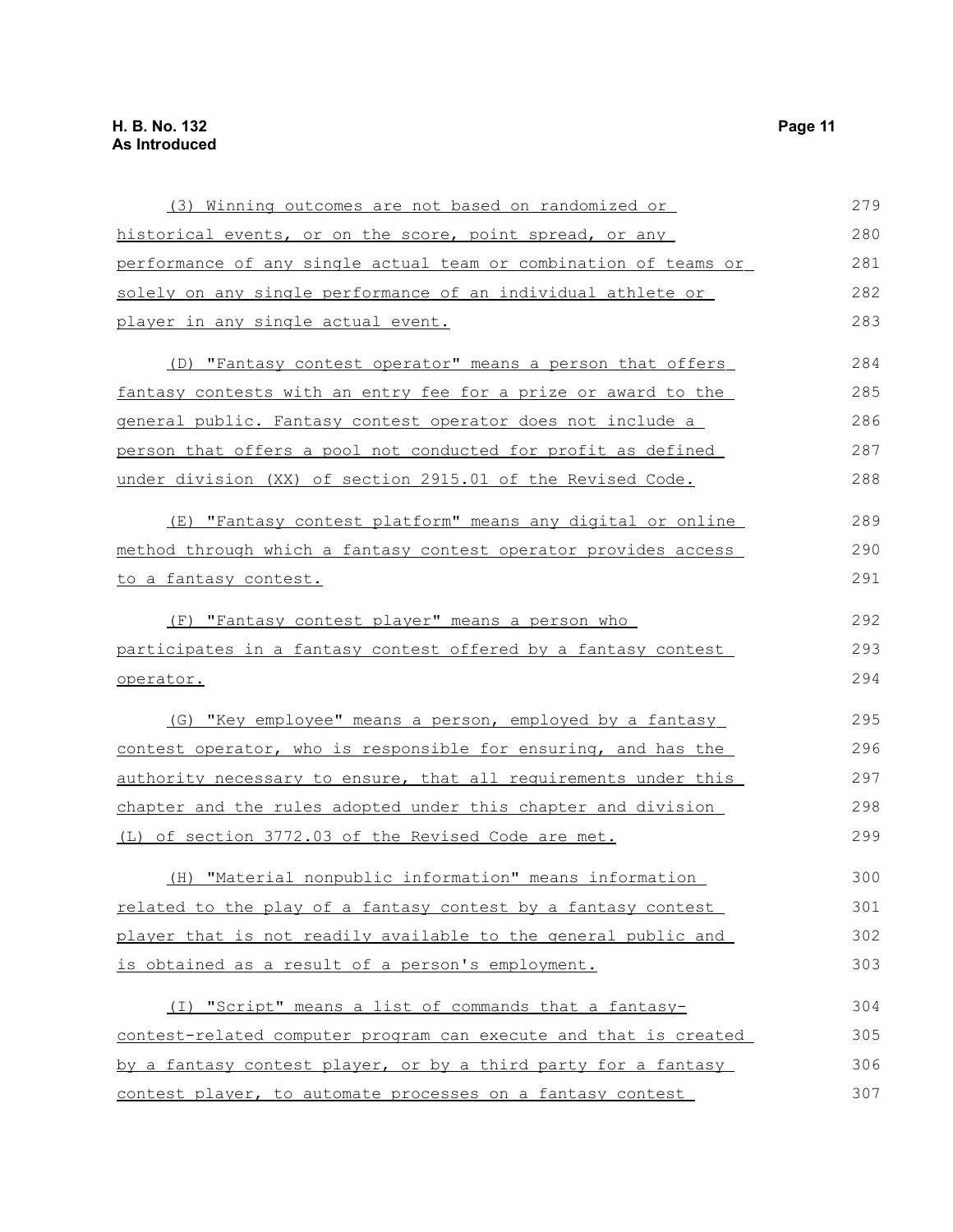| platform.                                                         | 308 |
|-------------------------------------------------------------------|-----|
| Sec. 3774.02. (A) A fantasy contest operator may not offer        | 309 |
| a fantasy contest in this state without first obtaining a         | 310 |
| license from the commission.                                      | 311 |
| (B) (1) Before obtaining a license to operate fantasy             | 312 |
| contests in this state, a fantasy contest operator shall pay to   | 313 |
| the commission a nonrefundable initial license fee of thirty      | 314 |
| thousand dollars.                                                 | 315 |
| (2) Unless a license issued under this chapter is                 | 316 |
| suspended, expires, or is revoked, a license may be renewed.      | 317 |
| Before obtaining a renewal license, a fantasy contest operator    | 318 |
| shall pay to the commission a nonrefundable license fee of        | 319 |
| thirty thousand dollars. After a determination by the commission  | 320 |
| that the licensee is in compliance with this chapter and rules    | 321 |
| adopted by the commission under this chapter or division (L) of   | 322 |
| section 3772.03 of the Revised Code, the license shall be         | 323 |
| renewed for not more than three years, as determined by           | 324 |
| commission rule adopted under this chapter or division (L) of     | 325 |
| section 3772.03 of the Revised Code.                              | 326 |
| (C) Notwithstanding division (B) of this section, the             | 327 |
| commission may investigate a licensee at any time the commission  | 328 |
| determines it is necessary to ensure that the licensee remains    | 329 |
| in compliance with this chapter and the rules adopted under this  | 330 |
| chapter or division $(L)$ of section 3772.03 of the Revised Code. | 331 |
| Any fantasy contest operator that applies for or holds a license  | 332 |
| under this chapter shall establish the operator's suitability     | 333 |
| for a license by clear and convincing evidence.                   | 334 |
| Sec. 3774.03. The commission shall adopt rules under              | 335 |
| Chapter 119. of the Revised Code as are necessary to complete     | 336 |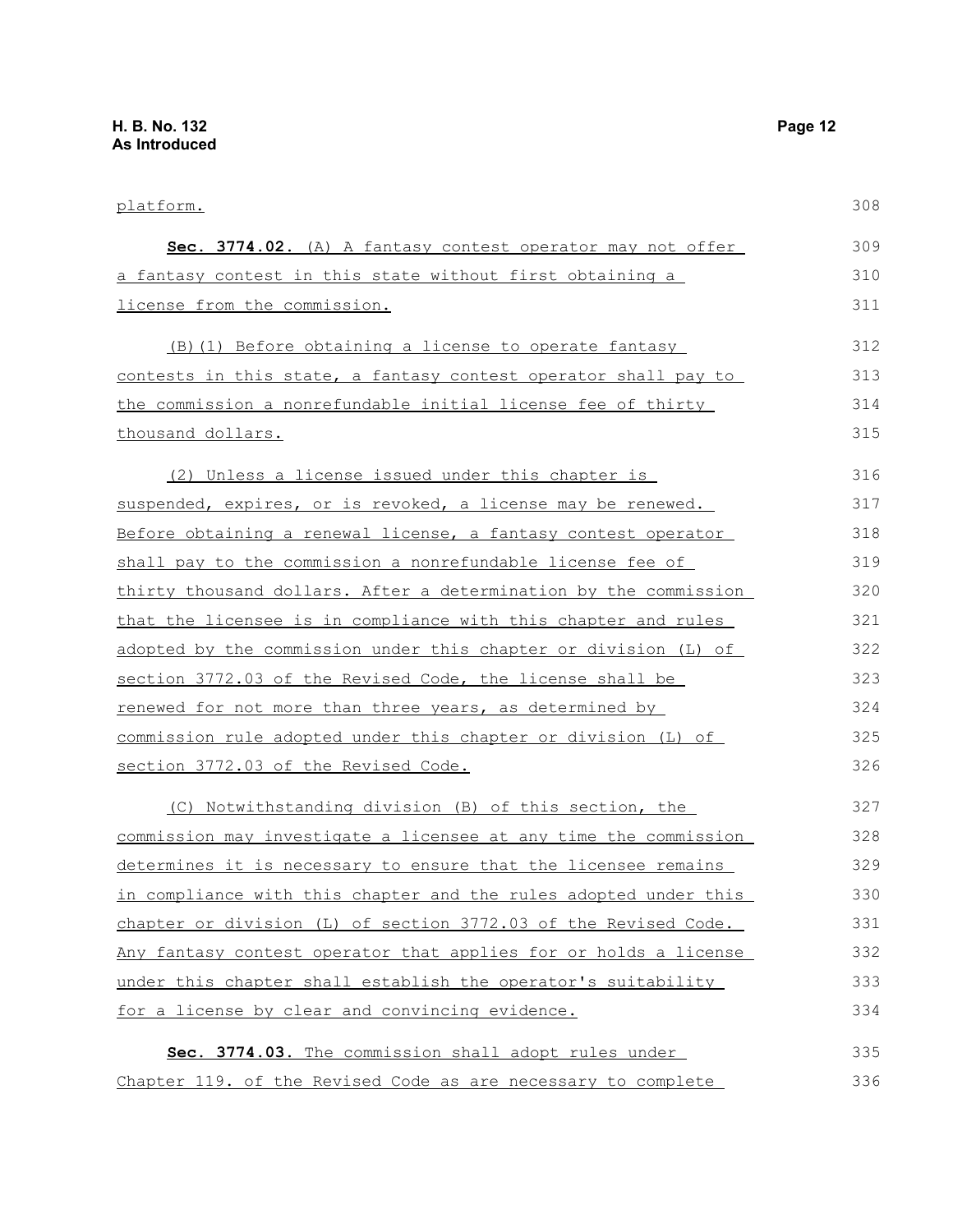| the functions and address the subjects enumerated in division   | 337 |
|-----------------------------------------------------------------|-----|
| (A) of this section.                                            | 338 |
| (A) The commission may adopt, and as advisable and              | 339 |
| necessary may amend or repeal, rules that include all of the    | 340 |
| following:                                                      | 341 |
| (1) Prohibiting fantasy contest operator's employees,           | 342 |
| relatives living in the same household as those employees, and  | 343 |
| athletes and referees in the underlying professional sports     | 344 |
| competitions from competing in any public fantasy contest       | 345 |
| offered by the fantasy contest operator or from sharing any     | 346 |
| material nonpublic information with third parties;              | 347 |
| (2) Ensuring fantasy contest operators prohibit access to       | 348 |
| both of the following:                                          | 349 |
| (a) Individuals under eighteen years of age;                    | 350 |
| (b) Individuals who, upon request, seek to restrict             | 351 |
| themselves from entering fantasy contests.                      | 352 |
| (3) Ensuring fantasy contest operators segregate fantasy        | 353 |
| contest player funds from operational funds or maintain a       | 354 |
| reserve that exceeds the amount of player funds on deposit,     | 355 |
| which reserve may not be used for operational activities. These | 356 |
| reserve funds may take the form of cash, cash equivalents,      | 357 |
| payment processor reserves, payment processor receivables, an   | 358 |
| irrevocable letter of credit, a bond, or a combination thereof, | 359 |
| in an amount that must exceed the total balances of the fantasy | 360 |
| contest player's accounts.                                      | 361 |
| (4) Prescribing requirements related to beginning players       | 362 |
| and highly experienced players;                                 | 363 |
| (5) Prescribing requirements for internal procedures,           | 364 |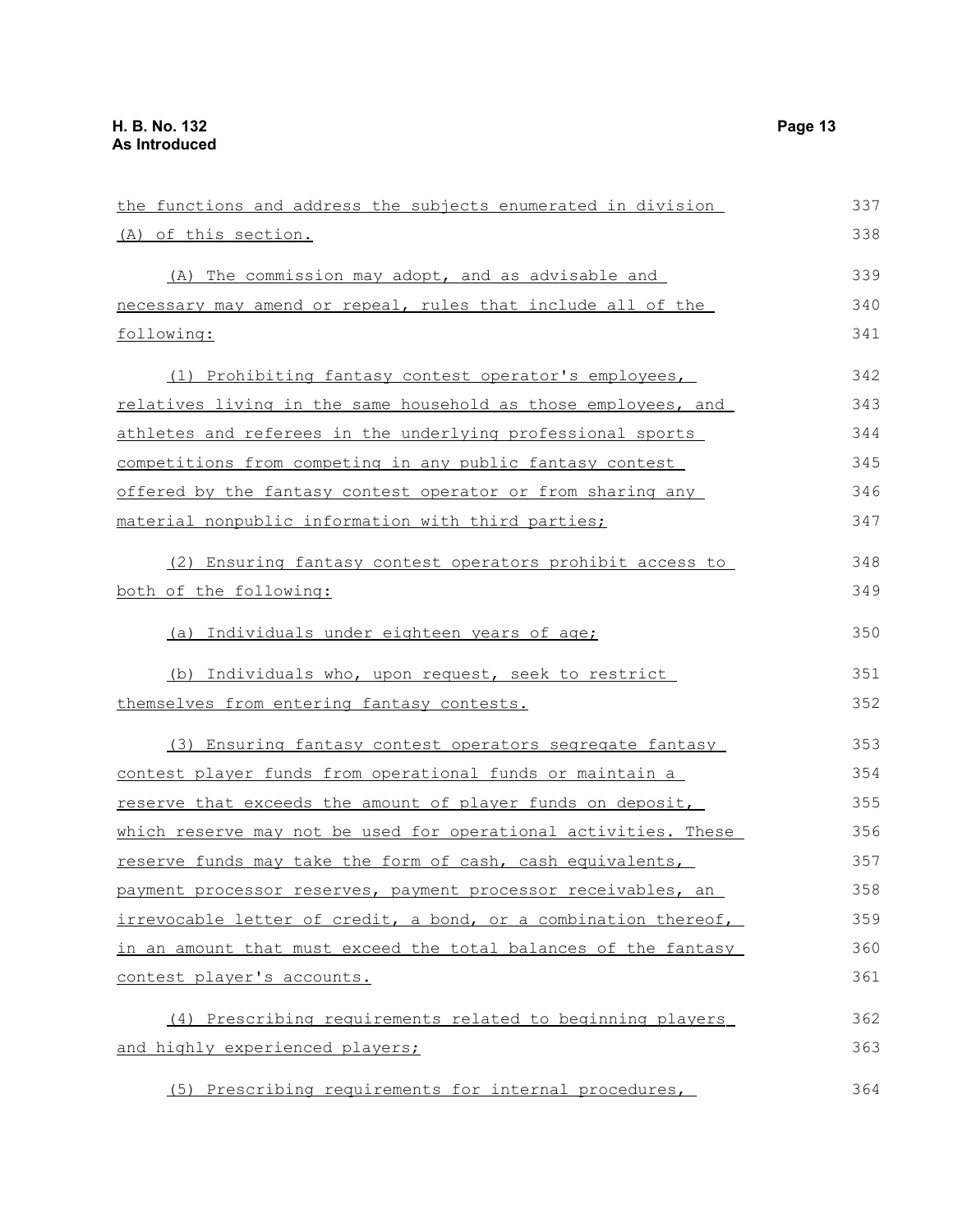| including at a minimum, procedures for all of the following:     | 365 |
|------------------------------------------------------------------|-----|
| (a) Complying with all applicable state and federal              | 366 |
| requirements to protect the privacy and online security of       | 367 |
| <u>fantasy</u> contest players and their accounts;               | 368 |
| (b) Suspending the accounts of players who violate this          | 369 |
| chapter and the rules adopted by the commission under this       | 370 |
| chapter or division (L) of section 3772.03 of the Revised Code;  | 371 |
| (c) Providing fantasy contest players with access to             | 372 |
| information on playing responsibly and seeking assistance for    | 373 |
| compulsive behavior;                                             | 374 |
| (d) Establishing the maximum number of entries that a            | 375 |
| fantasy contest player may submit to each fantasy contest;       | 376 |
| (e) Any other procedure that the commission determines           | 377 |
| necessary in the rules adopted under this chapter or division    | 378 |
| (L) of section 3772.03 of the Revised Code.                      | 379 |
| (6) Requiring a license application to require an                | 380 |
| applicant for a fantasy contest operator license to designate at | 381 |
| least one key employee as a condition to obtain a license;       | 382 |
| (7) Establishing the length of time, which shall be not          | 383 |
| more than three years, that a fantasy contest operator license   | 384 |
| and renewal license shall be valid;                              | 385 |
| (8) Any other procedure or thing that the commission             | 386 |
| determines necessary to ensure the integrity of fantasy sports   | 387 |
| contests.                                                        | 388 |
| (B) The commission may not adopt rules limiting or               | 389 |
| requlating the statistical makeup of a game or contest, or the   | 390 |
| digital platform of a fantasy contest operator. Nothing in this  | 391 |
| section prohibits the commission from adopting rules             | 392 |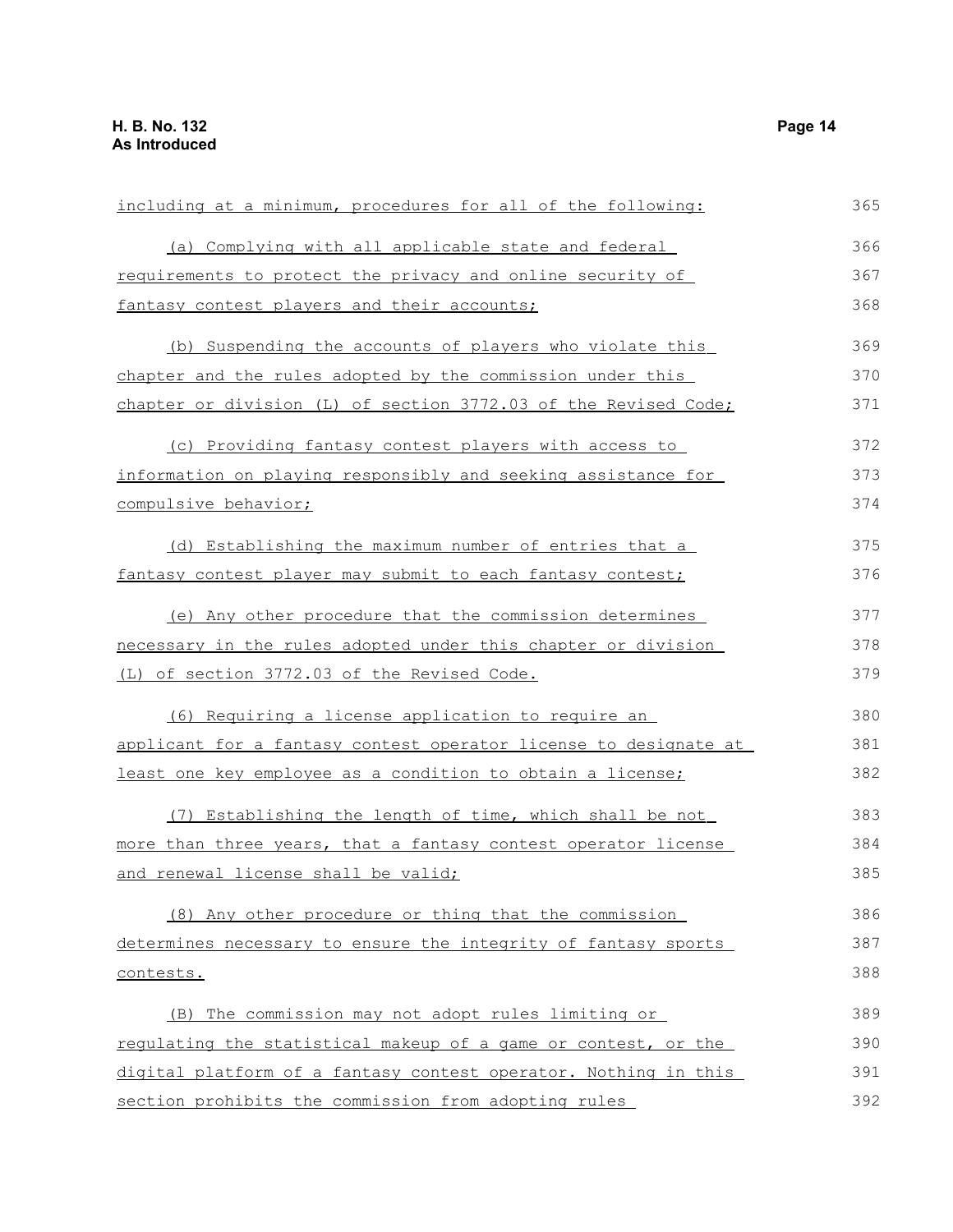establishing consumer protections. **Sec. 3774.04** . (A) Each fantasy contest operator shall retain and maintain in a place secure from theft, loss, or destruction all of the records required to be maintained by this chapter for at least five years from the date of the record's creation. (B) Each fantasy contest operator shall retain and maintain accurate, complete, legible, and permanent records, whether in electronic or other format, of any books, records, or documents relating to the fantasy contest operator's business and accounting operations, which includes all of the following: (1) The fantasy contest operator's business and organizational structure; (2) Correspondence with or by, or reports to or from, the commission, or any local, state, or federal governmental agency, foreign or domestic; (3) The fantasy contest operator's financial statements, accounting records, ledgers, and internal and external audit records; (4) All records related to the conduct of fantasy contests by the fantasy contest operator in this state; (5) Any materials used to advertise, publicize, or otherwise promote the fantasy contest operator's fantasy contests in this state; (6) Any other books, records, or documents the commission requires the fantasy contest operator to retain and maintain, in rules adopted by the commission under this chapter or division (L) of section 3772.03 of the Revised Code. 393 394 395 396 397 398 399 400 401 402 403 404 405 406 407 408 409 410 411 412 413 414 415 416 417 418 419 420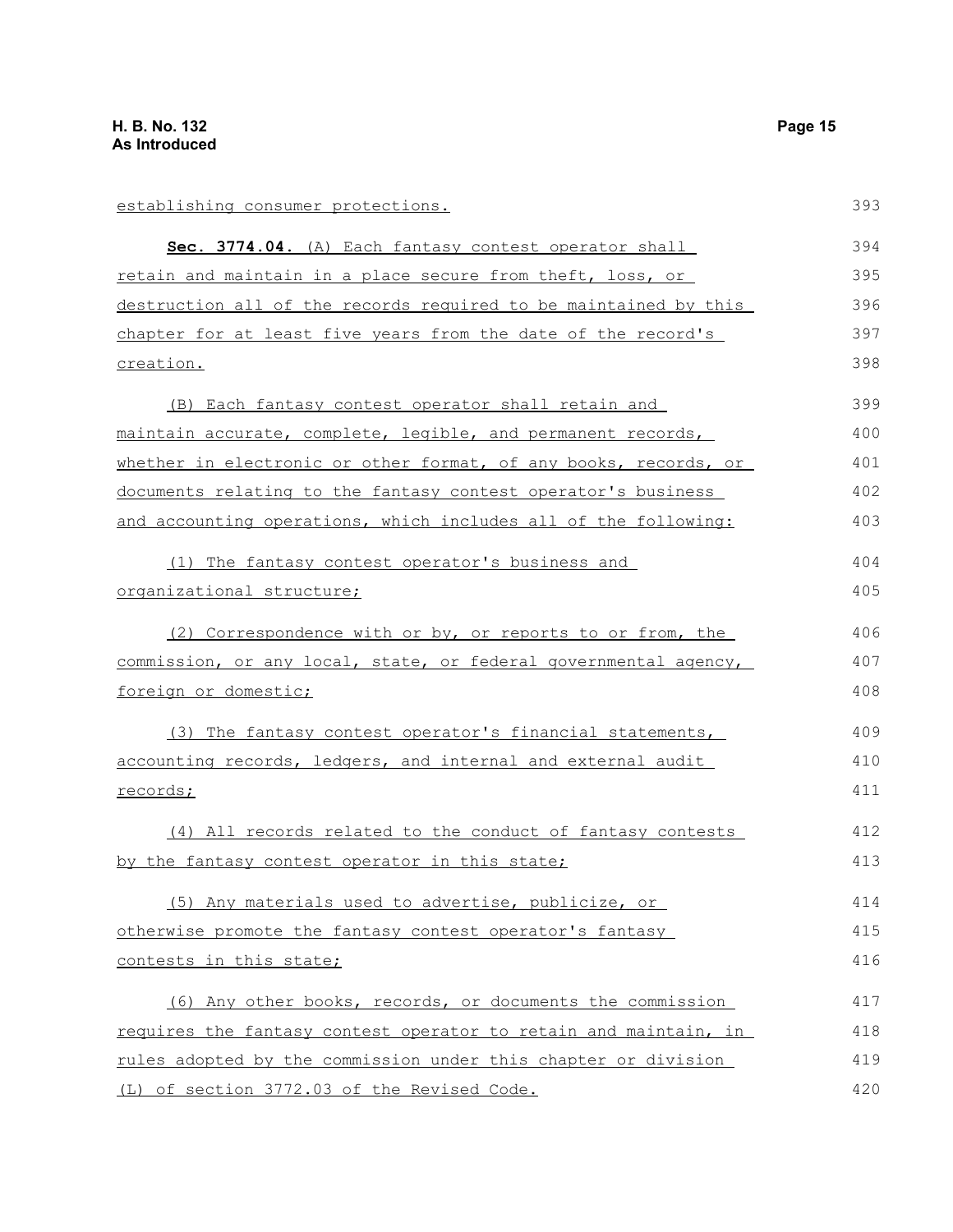| (C) Each fantasy contest operator shall organize all             | 421 |
|------------------------------------------------------------------|-----|
| required records in a manner that enables the commission to      | 422 |
| locate, inspect, review, and analyze the records with reasonable | 423 |
| ease and efficiency and, upon request, provide the commission or | 424 |
| its executive director, or duly authorized designee thereof,     | 425 |
| with the records required to be retained and maintained by this  | 426 |
| section.                                                         | 427 |
| Sec. 3774.05. (A) A fantasy contest operator offering a          | 428 |
| fantasy contest in this state shall contract with a third party  | 429 |
| to perform an independent audit, consistent with the standards   | 430 |
| established by the American institute of certified public        | 431 |
| accountants, to ensure compliance with this chapter and any      | 432 |
| rules adopted under this chapter or division (L) of section      | 433 |
| 3772.03 of the Revised Code. The audit shall be performed at     | 434 |
| least once every three years unless otherwise ordered by the     | 435 |
| commission.                                                      | 436 |
| (B) A fantasy contest operator offering a fantasy contest        | 437 |
| in this state shall contract with a third party to perform an    | 438 |
| annual independent financial audit, consistent with the          | 439 |
| standards established by the American institute of certified     | 440 |
| <u>public accountants.</u>                                       | 441 |
| (C) Any third party contracted to perform an audit under         | 442 |
| this section shall be approved by the commission before the      | 443 |
| audit engagement. The fantasy contest operator shall submit the  | 444 |
| audit results to the commission.                                 | 445 |
| Sec. 3774.06. (A) A fantasy contest may not be offered on        | 446 |
| any kiosk or machine physically located in a retail business     | 447 |
| <u>location.</u>                                                 | 448 |
| (B) A fantasy contest operator operating in this state           | 449 |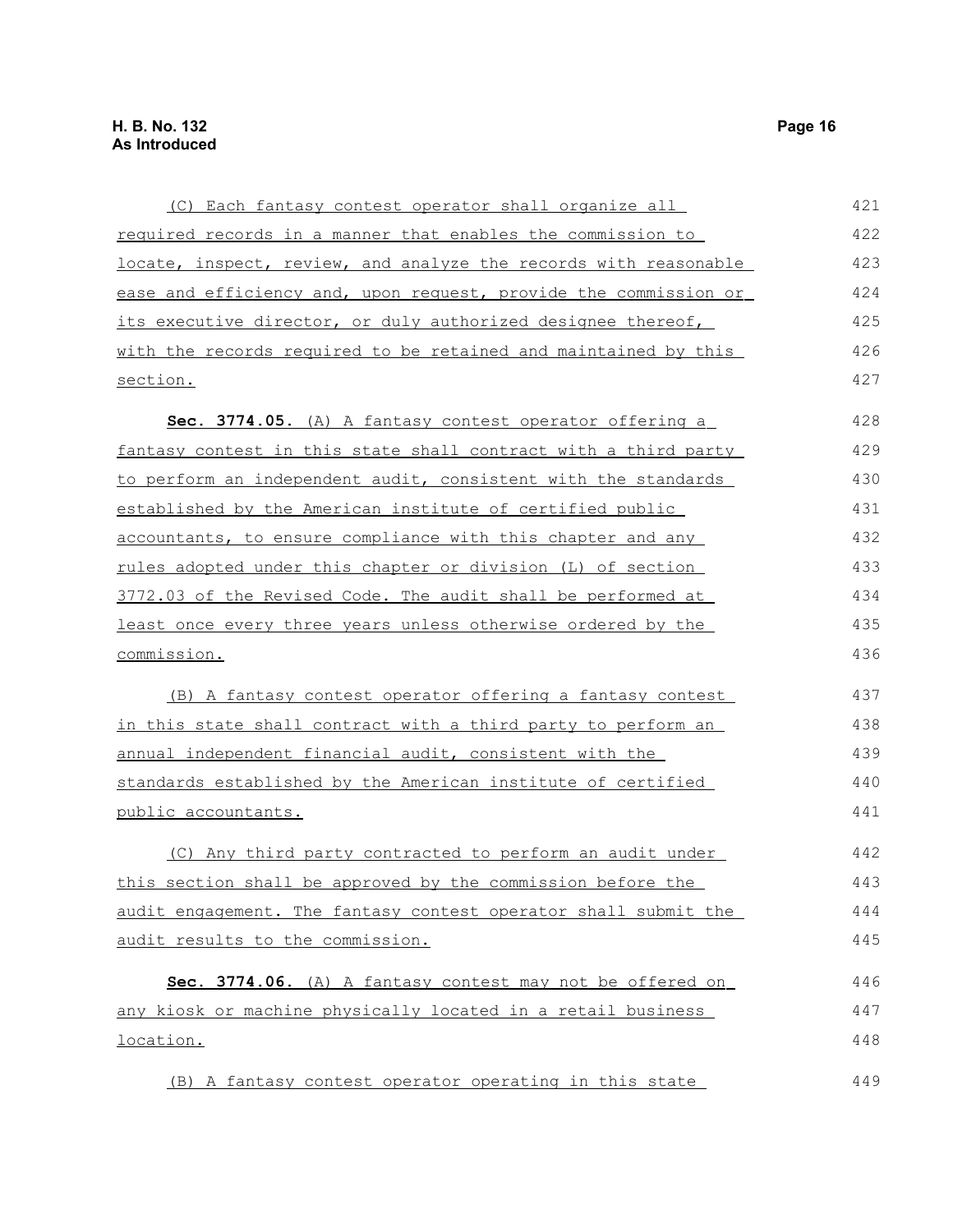| shall not do any of the following:                               | 450 |
|------------------------------------------------------------------|-----|
| (1) Operate or offer a fantasy contest based upon any            | 451 |
| university, college, high school, or youth sporting event;       | 452 |
| (2) Allow the use of scripts unless the scripts are made         | 453 |
| readily available to all fantasy contest players;                | 454 |
| (3) Employ false, deceptive, or misleading advertising, or       | 455 |
| advertising that is not based upon fact; or                      | 456 |
| (4) Target players that have restricted themselves from          | 457 |
| entering fantasy contests under the procedures for doing so as   | 458 |
| required by the commission, or persons under eighteen years of   | 459 |
| age, in the fantasy contest operator's advertising.              | 460 |
| Sec. 3774.07. The commission, in an adjudication conducted       | 461 |
| under Chapter 119. of the Revised Code, may penalize, limit,     | 462 |
| condition, restrict, suspend, revoke, deny, or refuse to renew   | 463 |
| the license of any licensee or applicant. The commission may     | 464 |
| take into account any relevant aggravating or mitigating factors | 465 |
| without in any manner limiting the authority of the commission   | 466 |
| to impose the level and type of discipline the commission        | 467 |
| considers appropriate.                                           | 468 |
| Sec. 3774.08. (A) Any information concerning the fantasy         | 469 |
| contest operator's internal procedures, personal information,    | 470 |
| financial information, trade secret information, and information | 471 |
| protected by the attorney-client privilege submitted, collected, | 472 |
| or gathered in relation to an application or license under this  | 473 |
| chapter is confidential and not subject to disclosure by any     | 474 |
| state agency or political subdivision as a record under section  | 475 |
| 149.43 of the Revised Code.                                      | 476 |
| (B) The commission may share the information referenced in       | 477 |
| this section with, or disclose the information to, any           | 478 |